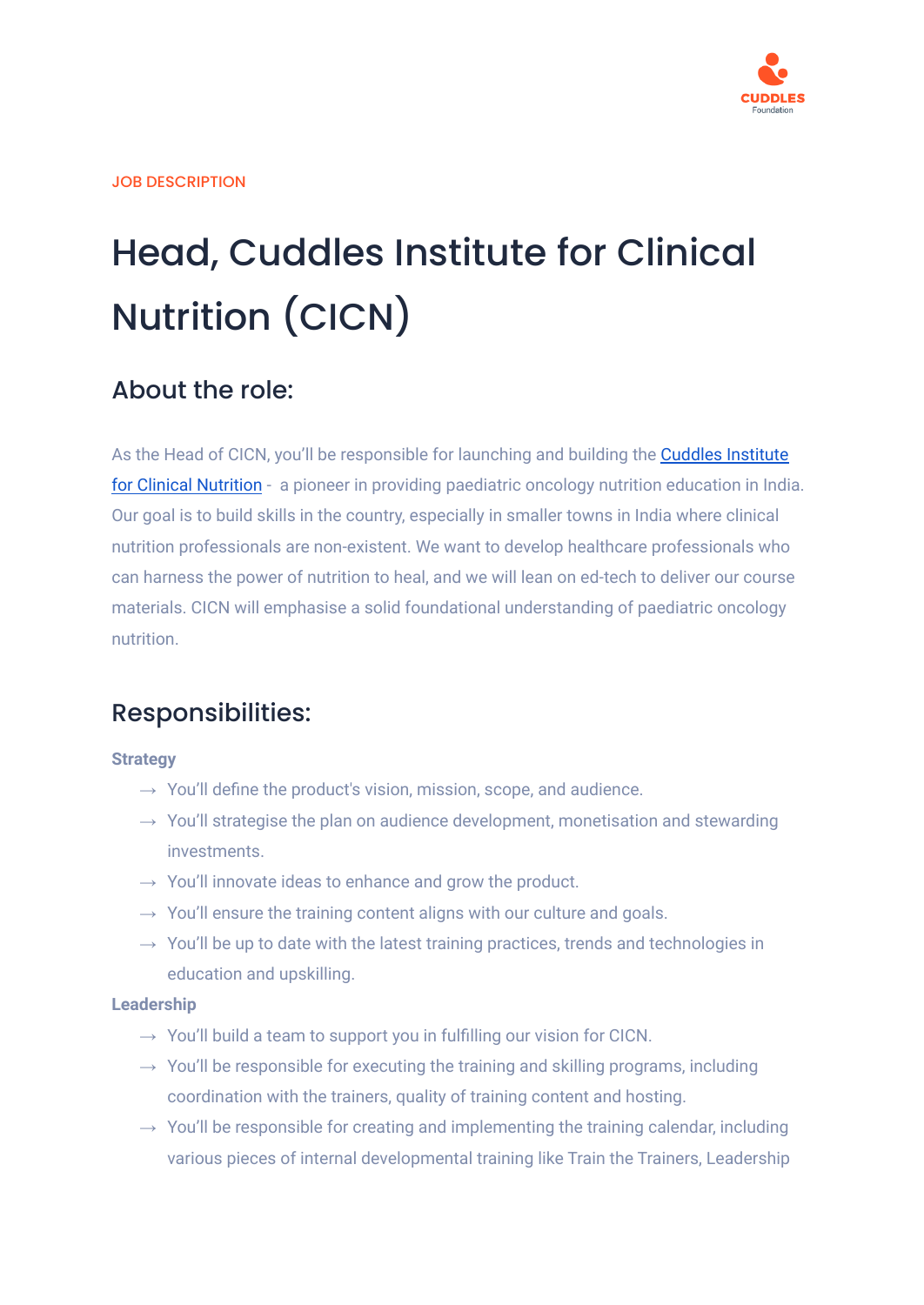Training, and other team building activities to ensure that the team is aligned with the foundation goals.

 $\rightarrow$  You'll learn, study, and become an expert on Cuddles' programmatic work and stay informed of competitor strategies.

#### **Analytics**

- $\rightarrow$  You'll be responsible for the delivery and output of the training programmes.
- $\rightarrow$  You'll define and measure the metrics to analyse the effectiveness of the programmes internally and externally.
- $\rightarrow$  You'll ensure the content is upgraded based on the need.

## **Collaboration**

- $\rightarrow$  You'll plan and execute the product offering and analyse the different mediums for learning.
- $\rightarrow$  You'll work closely with all stakeholders in addressing gaps in the overall mission.
- $\rightarrow$  You'll be accountable for CICN's credibility by ensuring that there are no legal obstacles to the growth of this program and stay updated with any prerequisites such as certifications and compliances.

## Must-Haves:

- $\rightarrow$  7+ years of relevant work experience in the education industry.
- $\rightarrow$  An incredible passion for our mission.
- $\rightarrow$  Strong verbal and written presentation skills.
- $\rightarrow$  Excellent attention to detail and ability to multitask.
- $\rightarrow$  A collaborative mindset and ability to work with teams cross-functionally.
- $\rightarrow$  Knowledge of paediatric oncology nutrition is preferred but not necessary.

## Skills:

## You see the bigger picture.

You can think analytically and strategically. You can break a large project into bite-size pieces while always keeping your eye on the big picture. You think two steps ahead and see how complex initiatives come together for maximum impact.

## You're goal-oriented.